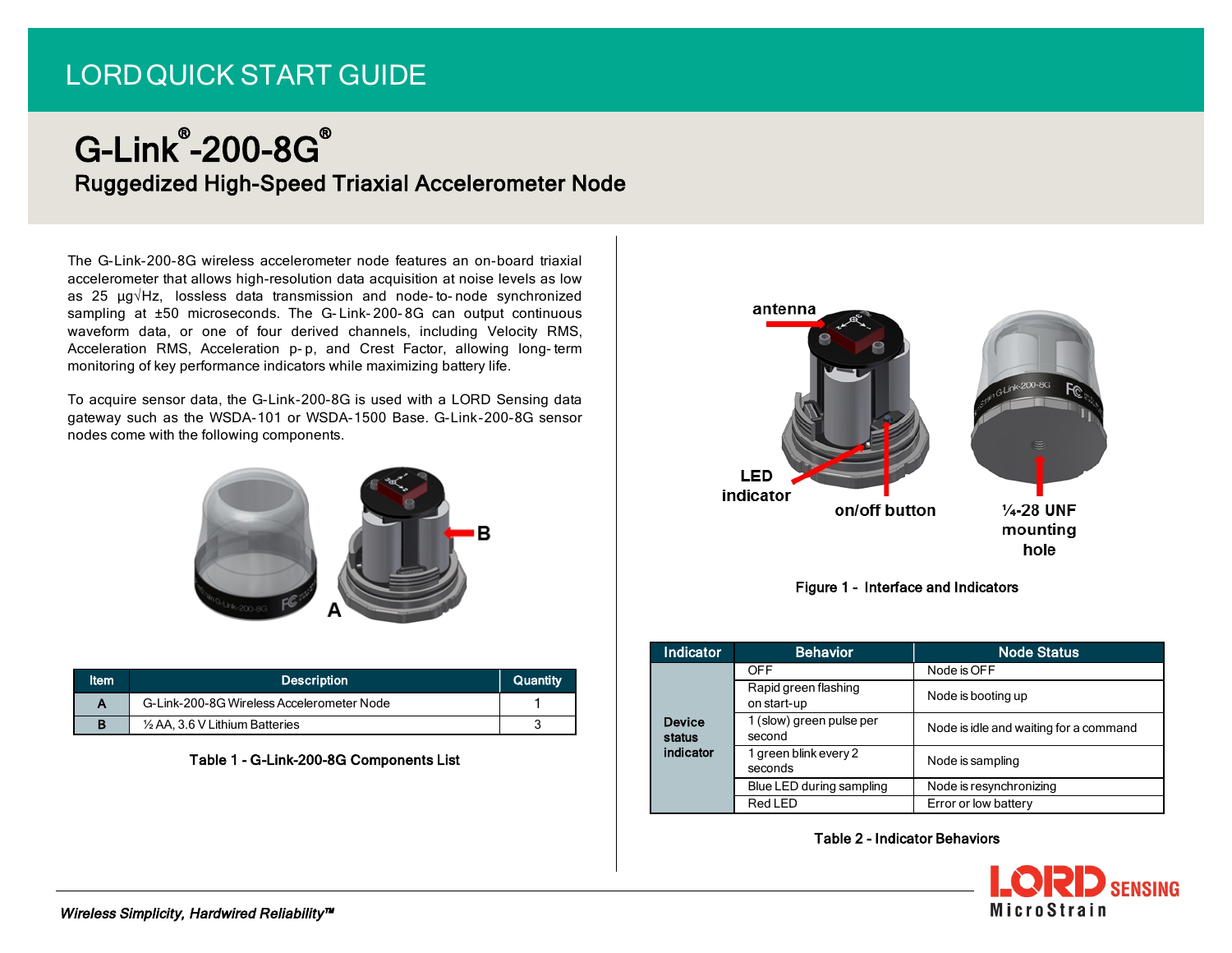# SYSTEM OPERATION

Sensor nodes have three operational modes: active, sleep, and idle. When the node is sampling, it is in active mode. When sampling stops, the node is switched into idle mode, which is used for configuring node settings, and allows toggling between sampling and sleeping modes. The node will automatically go into the ultra low-power sleep mode after a user-determined period of inactivity. The node will not go into sleep mode while sampling.



Figure 2 - Node Operational Modes

#### 1. Install Software

Install the SensorConnect software on the host computer before connecting any hardware. The SensorConnect software is available on the LORD Sensing website for free download:

#### [http://www.microstrain.com/software/software](http://www.microstrain.com/software/mscl)

#### 2. Establish Gateway Communication

The WSDA-101-Base USB gateway is used in this example. For information on how to use other gateways, refer to the gateway or SensorConnect user manual.

Drivers for the USB gateways are included the SensorConnect software installation. With the software installed, the USB gateway will be detected automatically whenever the gateway is plugged in.

- 1. Power is applied to the gateway through the USB connection. Verify the gateway status indicator is illuminated, showing the gateway is connected and powered on.
- 2. Open the SensorConnect software.
- 3. The gateway should appear in the Controller window automatically with a communication port assignment. If the gateway is not automatically discovered, verify the port is active on the host computer, and then remove and re-insert the USB connector.



Figure 3 - USB Gateway Communication

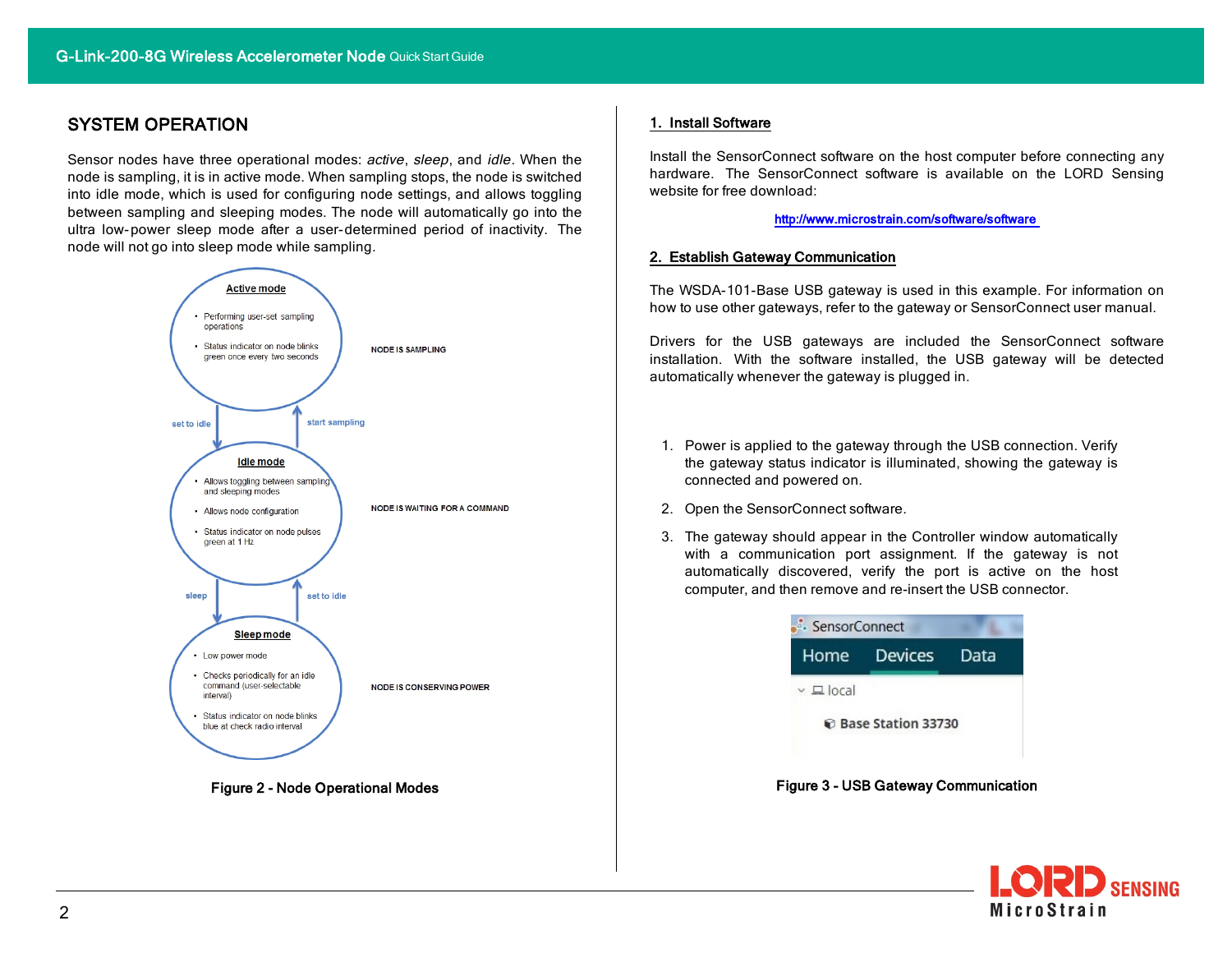# 3. Connect to Nodes

The node can be connected with the automatic node discovery feature and by manually entering the node address and then searching for it on the current gateway communication frequency.

1. If the base and node are on the same operating frequency, the node will populate below the Base Station listing when powering on the G-Link-200-8G.



Figure 4 - Automatic Node Discovery

2. If a red circle with a number appears next to Base Station, the node is operating on a separate radio channel. Select Nodes on Other Frequencies tile.



Figure 5 - Nodes On Other Frequencies

3. Highlight the new node being added. Select Move Node to Frequency (#).

| Node  | Frequency | <b>Last Heard</b><br>ĮΞ   |  |
|-------|-----------|---------------------------|--|
| 56210 | 24        | 2 minutes 8 seconds ago   |  |
| 200   | 24        | 4 minutes 49 seconds ago  |  |
| 48879 | 20        | 14 minutes 50 seconds ago |  |

Move Node to Frequency 15



4. When manually entering the node address, select Manual Add Node, enter Node Address, last known Frequency (factory default is 15), and select Add Node.



Figure 7 - Adding a Node by Address

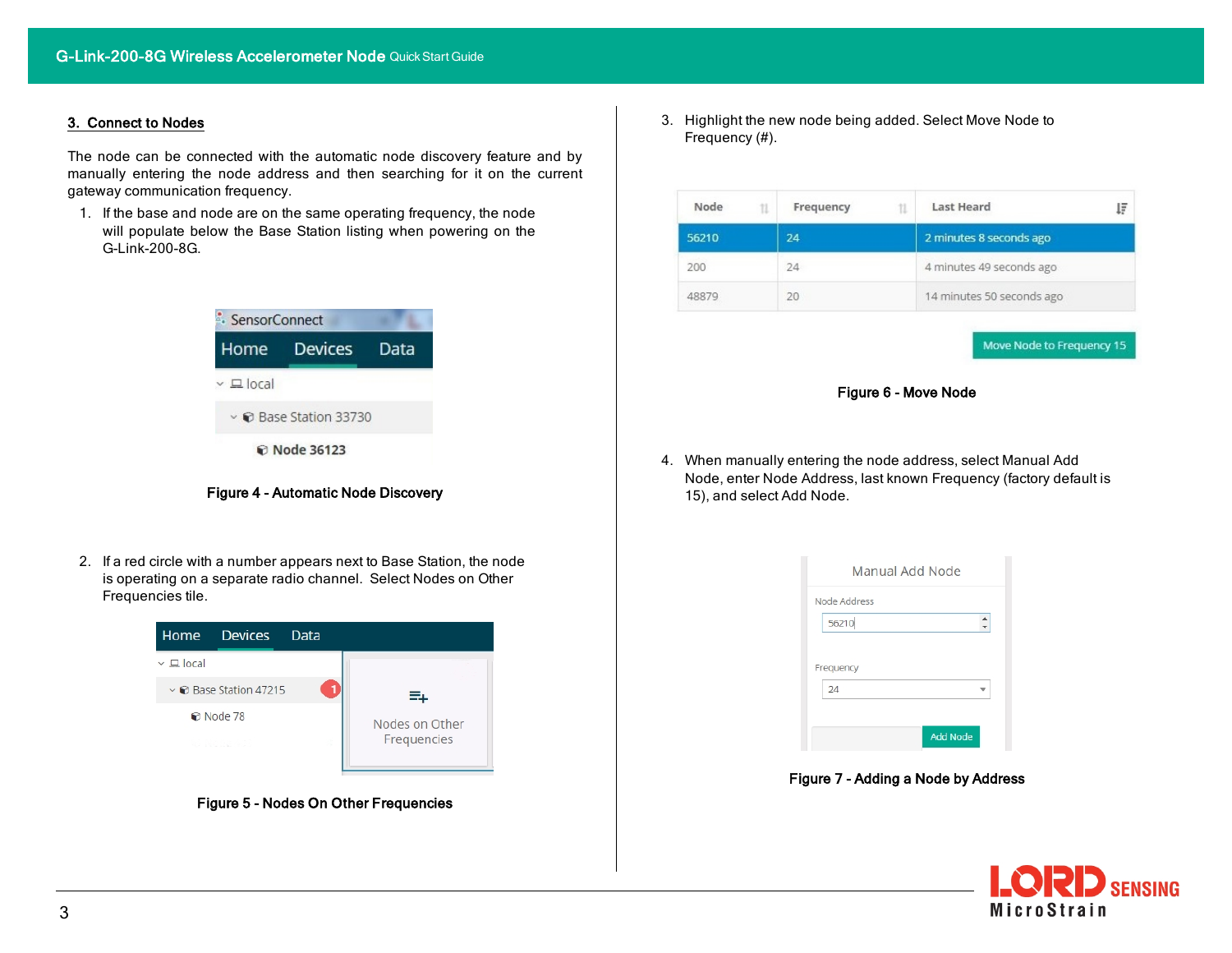# 4. Configure Node

While the individual sensor settings are stored in the node's internal, non-volatile memory, there are user-set configuration options available which can be set in SensorConnect. The configuration menus show the channels and configuration options available for the type of node being used.

For this example, the G-Link-200-8G is using the default settings found under Configure > Hardware, see Figure 8 - Node [Configuration](#page-3-0)

Input Range: ± 2 G's (acceleration)

Low Pass Filter: 1,000 Hz

#### High Pass Filter: Disabled

| Hardware         | Calibration                      | Sampling                                              | Power |
|------------------|----------------------------------|-------------------------------------------------------|-------|
| Input Range      | Channel(s)<br>1, 2, 3            | Input Range<br>±2 G's (acceleration)<br>$\mathbf{v}$  |       |
| Low Pass Filter  | Channel(s)<br>1, 2, 3            | Filter Cutoff<br>1,000 Hz<br>$\overline{\phantom{a}}$ |       |
| High Pass Filter | Channel(s)<br>Setting<br>1, 2, 3 | Disabled<br>$\overline{\phantom{a}}$                  |       |

# Figure 8 - Node Configuration

# <span id="page-3-0"></span>5. Configure Sampling Setting and Start Data Acquisition

1. Left click on the Base Station > Sampling, and indicate the nodes to be sampled by checking the box to the left of each node.

- 2. Under 3 Channels, select Raw Channels, ch1, ch2 and ch3 from the drop down menu.
- 3. Under Sampling, select Sample Rate from the drop down menu, select Continuously to sample indefinitely.



# Figure 9 - Sampling Setting

- 4. Select Apply and Start Network.
- 5. Select Create Quick View Dashboard in the pop up window immediately to create a dashboard of the new data.



#### Figure 10 - Quick View Dashboard